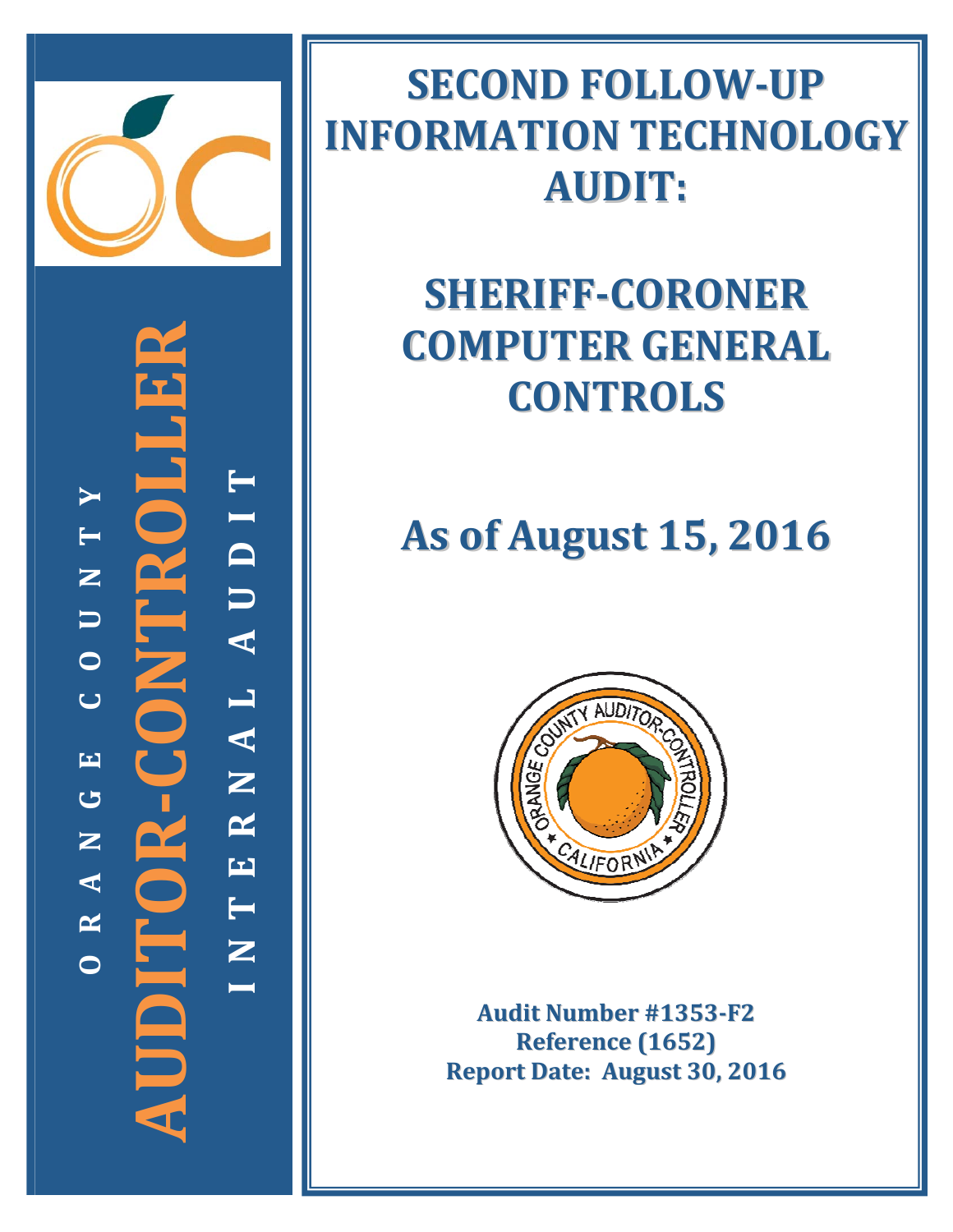

### **Eric H. Woolery, CPA Orange County Auditor‐Controller**

**Toni Smart, CPA Scott Suzuki, CPA, CIA, CISA Jimmy Nguyen, CISA, CFE Scott Kim, CPA**

**Director, Internal Audit Assistant Director IT Audit Manager I Senior Auditor**

**12 Civic Center Plaza, Room 200 Santa Ana, CA 92701**

Auditor‐Controller Web Site www.ac.ocgov.com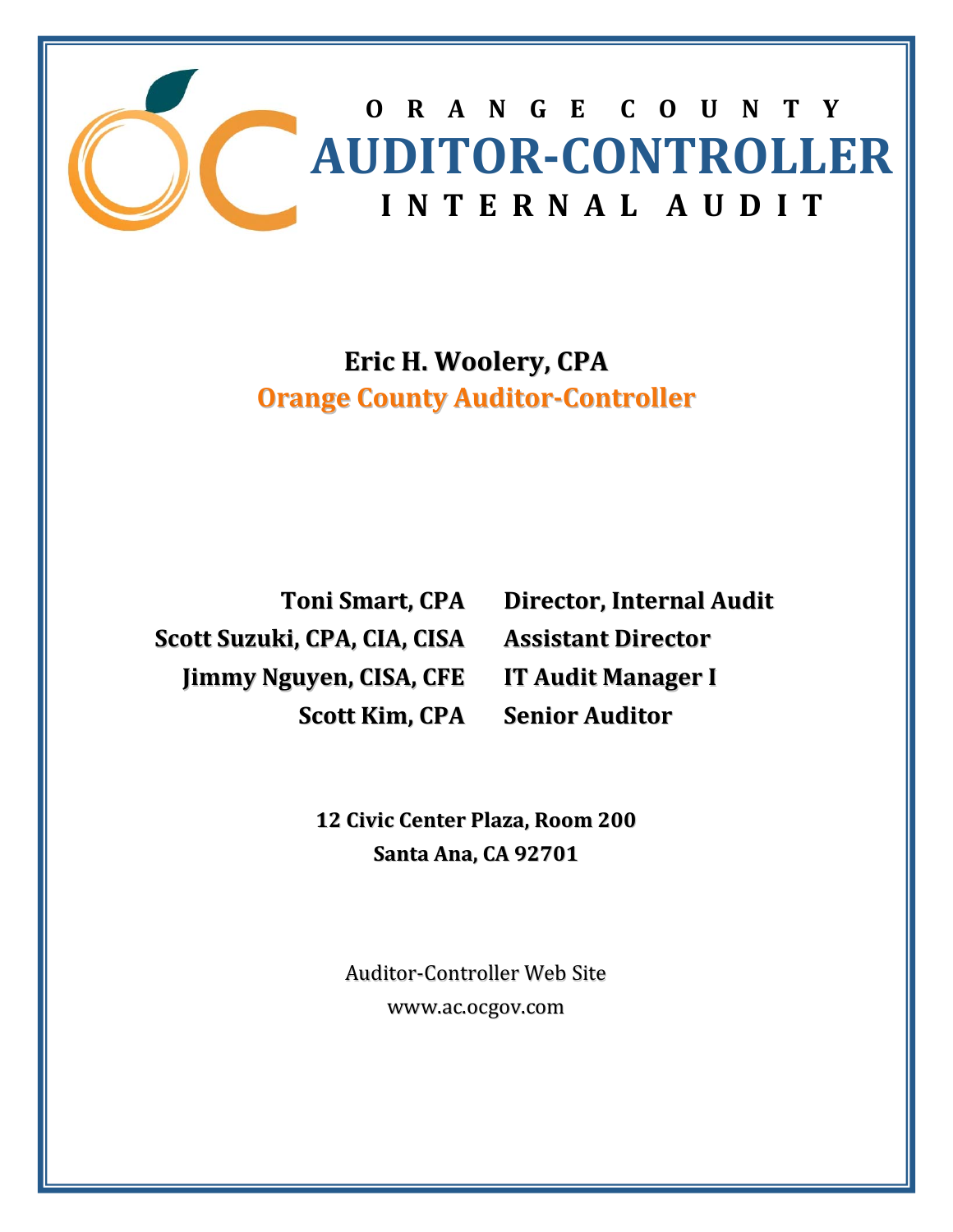

**ERIC H. WOOLERY, CPA**  AUDITOR-CONTROLLER



**Transmittal Letter** 

 **Audit No. 1353-F2 (Reference 1652)** 

**August 30, 2016** 

- **TO:** Sandra Hutchens Sheriff-Coroner
- **SUBJECT:** Second Follow-Up Information Technology Audit: Sheriff-Coroner Computer General Controls, Original Audit 1353, Issued January 13, 2015

We have completed our Second Follow-Up Information Technology Audit of Sheriff-Coroner Computer General Controls as of August 15, 2016. Our final report is attached for your review.

I submit an **Audit Status Report** quarterly to the Audit Oversight Committee (AOC) and a monthly report to the Board of Supervisors (BOS) where I detail any critical and significant audit findings released in reports during the prior month and the implementation status of audit recommendations as disclosed by our Follow-Up Audits. Accordingly, the results of this assessment will be included in a future status report to the AOC and BOS.

Toni Smart, CPA, Director Auditor-Controller Internal Audit Division

**Attachment** 

Other recipients of this report: Members, Board of Supervisors Members, Audit Oversight Committee Eric Woolery, Auditor-Controller Frank Kim, County Executive Officer Don Barnes, Undersheriff, OCSD Brian Wayt, Executive Director, Administrative Services Command, OCSD Robert Beaver, Senior Director, Administrative Services Command, OCSD Noma Crook, Director, Financial/Administrative Services Division, OCSD Kirk Wilkerson, Director, Support Services Division, OCSD Foreperson, Grand Jury Robin Stieler, Clerk of the Board of Supervisors Macias Gini & O'Connell LLP, County External Auditor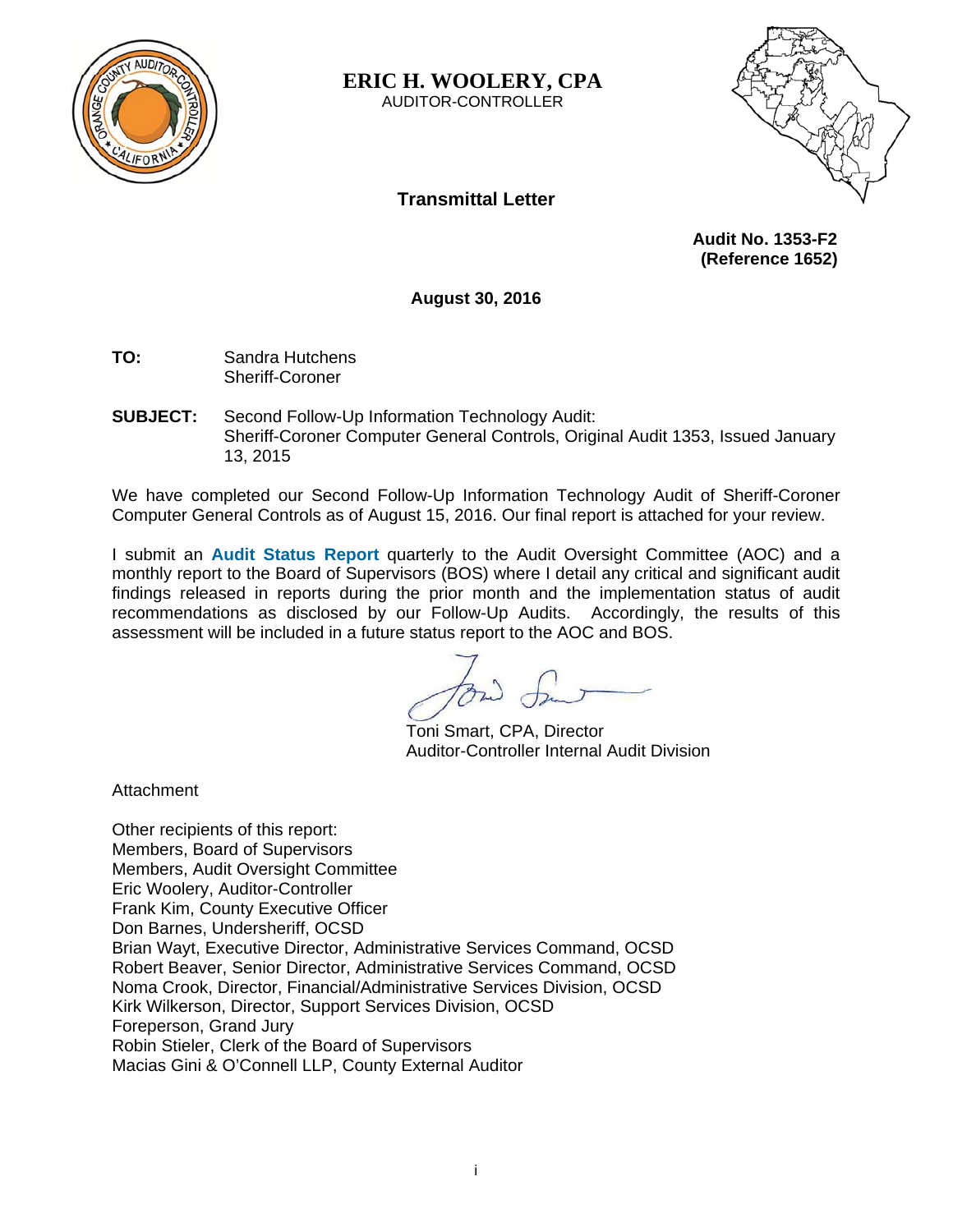

Table of Contents

#### *Second Follow-Up Information Technology Audit: Sheriff-Coroner Computer General Controls Audit No. 1353-F2 (Reference 1652)*

**As of August 15, 2016**

| 1 |
|---|
| 1 |
| 4 |
|   |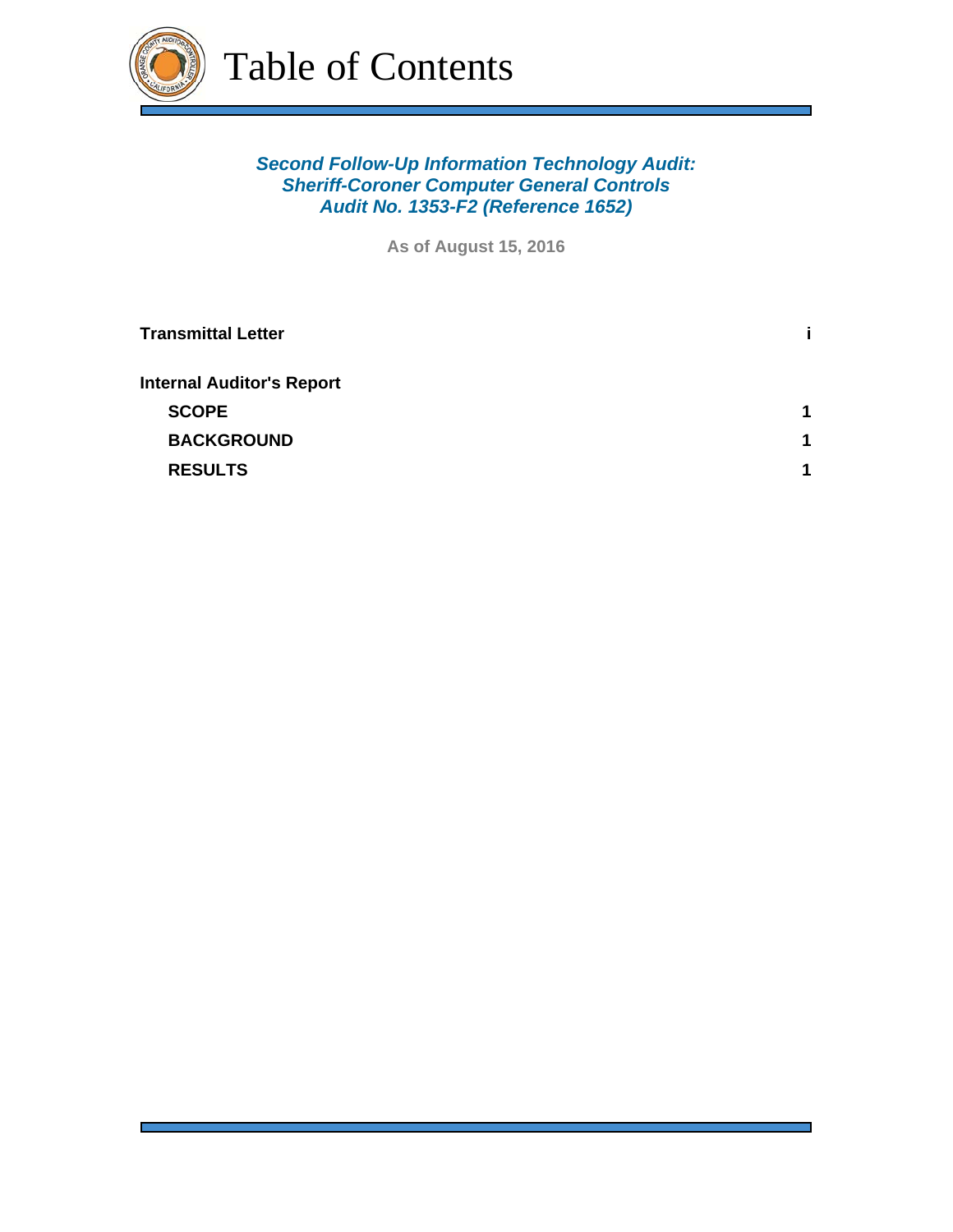

#### **Audit No. 1353-F2 August 30, 2016**

| TO:      | Sandra Hutchens<br>Sheriff-Coroner                                                                                                           |
|----------|----------------------------------------------------------------------------------------------------------------------------------------------|
| FROM:    | Toni Smart, CPA, Director<br><b>Auditor-Controller Internal Audit Division</b>                                                               |
| SUBJECT: | Second Follow-Up Information Technology Audit:<br>Sheriff-Coroner Computer General Controls, Original Audit 1353, Issued January<br>13, 2015 |

#### **SCOPE**

We have completed a Second Follow-Up Information Technology Audit of Sheriff-Coroner (OCSD) Computer General Controls. Our audit was limited to reviewing actions taken as of August 15, 2016, to implement the remaining **three (3) recommendations** from our First Follow-Up Audit report dated October 22, 2015.

#### **BACKGROUND**

The original audit found IT general controls were adequate and identified **four (4) Control Findings** to enhance the Sheriff-Coroner's computer general controls. General controls are the structure, policies, and procedures that apply to an entity's overall computer operations. If general controls are weak, they severely diminish the reliability of controls associated with individual applications. Sheriff-Coroner/Information Systems Bureau utilizes a number of systems that store and process sensitive/confidential data including law enforcement operations involving criminal investigations, jail operations, undercover and forensic work. In addition, these systems interface with other key statewide and Department of Justice law enforcement systems. Therefore, restricting access to the systems and data is a key priority.

#### **RESULTS**

Our Second Follow-Up Audit indicated that the Sheriff-Coroner **implemented two (2) recommendations and is in process of implementing one (1) recommendation.** Because this is our second follow-up audit, the recommendation not fully implemented will be reported to the Audit Oversight Committee in a quarterly status report.

Based on our First and Second Follow-Up Audits, the following is the implementation status of three (3) of the original recommendations:

#### **1. Finding No. 1 – Security Settings May Be Improved (Control Finding)**

**Recommendation No. 1:** Sheriff-Coroner should consider changing the security settings to meet best practices.

Current Status: **Implemented.** Our First Follow-Up Audit found the Sheriff-Coroner revised the network security settings to better align with access security best practices. Because network security settings were revised to meet best practices, we consider this recommendation implemented.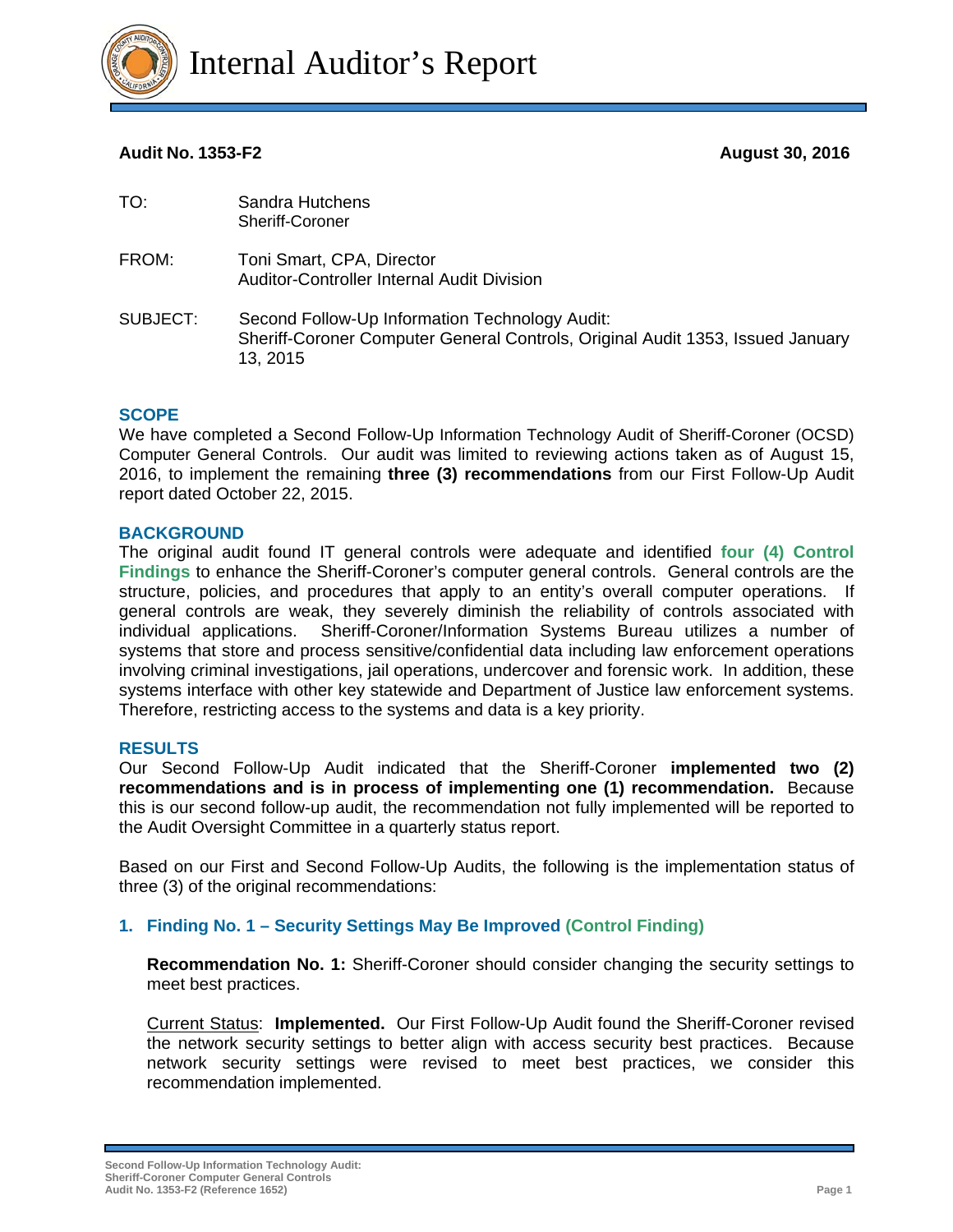

#### **2. Finding No. 2 – Change Control Policies and Procedures Need to be Developed (Control Finding)**

**Recommendation No. 2:** Sheriff-Coroner should develop policies and procedures to address: vendor supplied passwords, embedded passwords, development environment, changes to network devices, personal and public domain software, and patch management.

Current Status: **Implemented.** Our Second Follow-Up Audit found that OCSD IT policies and procedures governing vendor supplied passwords, embedded passwords, development environment, changes to network devices, personal and public domain software, and patch management are appropriately established, documented and updated to meet current best practices and is reviewed by management upon any revisions as needed. Because the OCSD IT Computer Operations policies and procedures document is appropriately maintained and updated to reflect current IT processes as well as best practices, we consider this recommendation implemented.

#### **3. Finding No. 3 – Computer Operations Policies and Procedures Need to be Developed (Control Finding)**

**Recommendation No. 3:** Sheriff-Coroner should document and maintain its computer operation policies and procedures.

Current Status: **Implemented.** Our Second Follow-Up Audit found that the OCSD IT Operations Manual document is appropriately updated to meet current best practices and is reviewed by management upon any revisions. Additionally, the document is designed as a supplement that leverages off of the Countywide IT Usage Policy as well as the CJIS (Criminal Justice Information Systems) Security policy. Because the OCSD IT Computer Operations policies and procedures document is appropriately maintained, established and documented to reflect current IT processes as well as best practices, we consider this recommendation implemented.

#### **4. Finding No. 4 – Contingency Plans Need to Be Updated and Tested (Control Finding)**

**Recommendation No. 4:** Sheriff-Coroner should develop a plan for testing its disaster recovery and contingency plans on a regular basis.

Current Status: **In process.** Our Second Follow-Up Audit found that the implementation of the IT Disaster Recovery (DR) and Business Continuity Plan (BCP) are currently in progress, with the first of three (3) phases scheduled to be completed by January 2017, addressing critical mainframe applications and email. Phase II is scheduled to be completed by August 2017 which will complete the Open System Disaster Recovery. Phase III is scheduled to be completed by December 2017 which will finish the Secondary Wide Area Network (WAN) Connectivity Hot Site. Although the contingency plan is in process, OCSD has incorporated the following key activities:

1) Employed a full-time project manager dedicated to the IT DR/BCP plan project deployment.